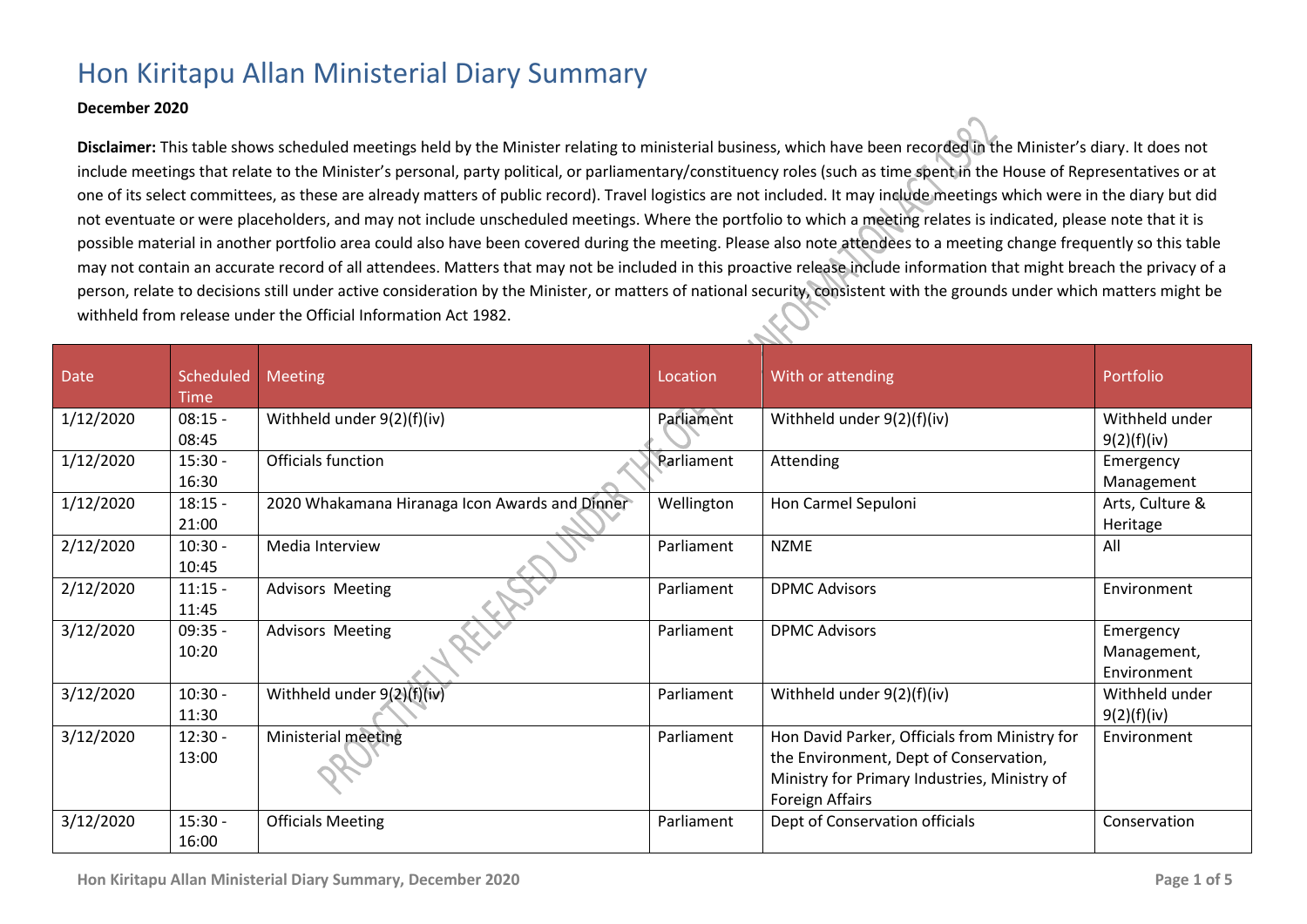| 4/12/2020  | $09:15 -$<br>09:30 | Media Interview                                     | By phone                | Radio Ngati Porou                     | All               |
|------------|--------------------|-----------------------------------------------------|-------------------------|---------------------------------------|-------------------|
| 4/12/2020  | $10:00 -$          | <b>Officials Meeting</b>                            | Auckland                | <b>Emergency Management Officials</b> | Emergency         |
|            | 12:00              |                                                     |                         |                                       | Management        |
| 4/12/2020  | $17:45 -$          | Auckland Art Gallery exhibition opening "Toi Tu Toi | Auckland                | Attend                                | Arts, Culture &   |
|            | 21:30              | Ora: Contemporary Maori Art"                        |                         |                                       | Heritage          |
| 5/12/2020  | $08:30 -$          | Newshub Nation's Christmas Party Live Show          | Auckland                | Attend                                | Minister          |
|            | 11:00              |                                                     |                         |                                       |                   |
| 7/12/2020  | $08:40 -$          | Media Interview                                     | By phone                | Radio 1XX                             | All               |
|            | 08:55              |                                                     |                         |                                       |                   |
| 7/12/2020  | $15:00 -$          | <b>Officials Meeting</b>                            | Parliament              | <b>Emergency Management Officials</b> | Emergency         |
|            | 15:45              |                                                     |                         |                                       | Management        |
| 7/12/2020  | $16:00 -$          | <b>Officials Meeting</b>                            | Parliament              | Dept of Conservation officials        | Conservation      |
|            | 16:45              |                                                     |                         |                                       |                   |
| 8/12/2020  | $08:00 -$          | Ministerial meeting                                 | Parliament <sup>®</sup> | Hon David Parker, Ministry for the    | Environment       |
|            | 08:30              |                                                     |                         | <b>Environment officials</b>          |                   |
| 8/12/2020  | $09:30 -$          | Media Interview                                     | By phone                | <b>NZME</b>                           | Emergency         |
|            | 09:45              |                                                     |                         |                                       | Management        |
| 8/12/2020  | 19:30 -            | Withheld under 9(2)(f)(iv)                          | Parliament              | Withheld under 9(2)(f)(iv)            | Withheld under    |
|            | 20:00              |                                                     |                         |                                       | 9(2)(f)(iv)       |
| 9/12/2020  | $05:11 -$          | Media Interview                                     | By phone                | <b>ZB Early Edition</b>               | Emergency         |
|            | 05:17              |                                                     |                         |                                       | Management        |
| 9/12/2020  | $07:30 -$          | Media Interview                                     | Parliament              | Maori T                               | Emergency         |
|            | 07:40              |                                                     |                         |                                       | Management        |
| 9/12/2020  | $08:15 -$          | Media Interview                                     | By phone                | <b>Morning Report</b>                 | Emergency         |
|            | 08:20              |                                                     |                         |                                       | Management        |
| 9/12/2020  | $08:15 -$          | <b>Officials Meeting</b>                            | Parliament              | Arts, Culture and Heritage officials  | Arts, Culture and |
|            | 08:5045            |                                                     |                         |                                       | Heritage          |
| 9/12/2020  | $09:00 -$          | <b>Officials Meeting</b>                            | Via Zoom                | Dept of Conservation officials        | Conservation      |
|            | 09:30              |                                                     |                         |                                       |                   |
| 9/12/2020  | $12:00 -$          | Whakaari He Rā Maumahara 1 Year Anniversary         | Whakatāne               | PM etc                                |                   |
|            | 14:30              |                                                     |                         |                                       |                   |
| 9/12/2020  | $14:30 -$          | Media Interview                                     | Whakatāne               | <b>TVNZ</b>                           | Emergency         |
|            | 14:45              |                                                     |                         |                                       | Management        |
| 10/12/2020 | $09:00 -$          | Powhiri for Hon Willie Jackson                      | Wellington              | Hon Willie Jackson, Rino Tirikatene   | Minister          |
|            | 09:50              |                                                     |                         |                                       |                   |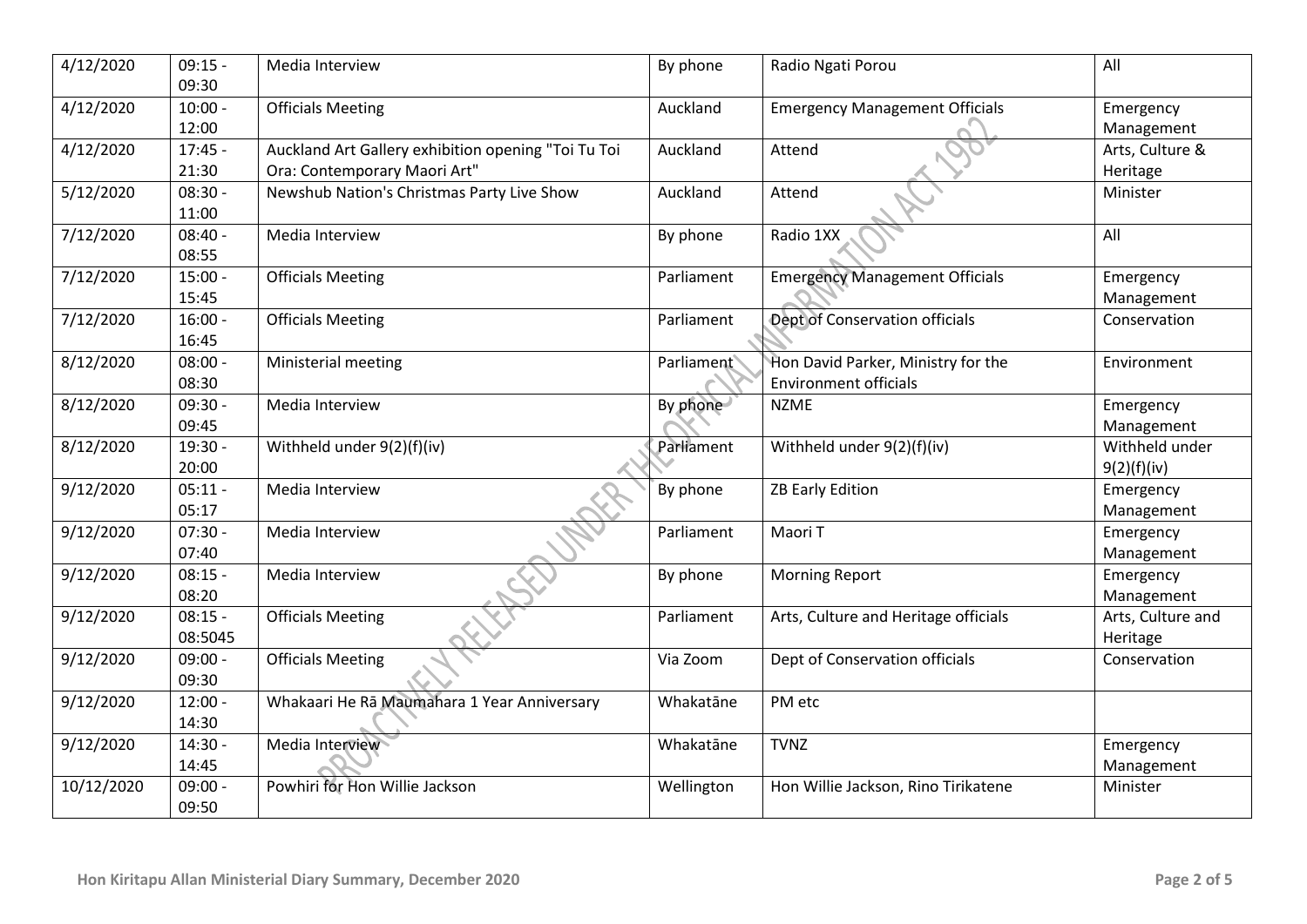| 10/12/2020 | $10:10 -$<br>10:40 | Media Announcement                                 | Wellington   | GoodNature staff                                        | Conservation      |
|------------|--------------------|----------------------------------------------------|--------------|---------------------------------------------------------|-------------------|
| 10/12/2020 | $11:00 -$          | Ministerial meeting                                | Parliament   | Hon Nanaia Mahuta, Hon David Parker, Hon                | Emergency         |
|            | 12:00              |                                                    |              | Stuart Nash, Hon James Shaw & Priyanca<br>Radhakrishnan | Management        |
| 10/12/2020 | $12:30 -$          | NZ Conservation Authority                          | Wellington   | NZ Conservation Authority members                       | Conservation      |
|            | 14:00              |                                                    |              |                                                         |                   |
| 10/12/2020 | $17:30 -$          | Officials function                                 | Wellington   | Attend                                                  | Arts, Culture and |
|            | 18:30              |                                                    |              |                                                         | Heritage          |
| 11/12/2020 | $09:15 -$          | Media Interview                                    | By phone     | Radio Ngati Porou                                       | All               |
|            | 09:30              |                                                    |              |                                                         |                   |
| 11/12/2020 | $10:15 -$          | Media Interview                                    | By phone     | 95bFM                                                   | Conservation      |
|            | 10:30              |                                                    |              |                                                         |                   |
| 11/12/2020 | $10:30 -$          | Media Interview                                    | Parliament   | <b>RNZ</b>                                              | Conservation,     |
|            | 11:00              |                                                    |              |                                                         | Emergency         |
|            |                    |                                                    |              |                                                         | Management        |
| 11/12/2020 | $11:00 -$          | <b>Officials Meeting</b>                           | Parliament   | Dept of Conservation officials                          | Conservation      |
|            | 11:40              |                                                    |              |                                                         |                   |
| 14/12/2020 | $08:40 -$          | Media Interview                                    | By phone     | Radio 1XX                                               | All               |
|            | 08:55              |                                                    |              |                                                         |                   |
| 14/12/2020 | $14:00 -$          | Ministerial meeting                                | Parliament   | Hon Damien O'Connor                                     | Conservation      |
|            | 14:30              |                                                    |              |                                                         |                   |
| 14/12/2020 | $15:00 -$          | <b>Officials Meeting</b>                           | Parliament   | <b>Emergency Management Officials</b>                   | Emergency         |
|            | 15:45              |                                                    |              |                                                         | Management        |
| 14/12/2020 | $16:00 -$          | Ministerial meeting                                | Parliament   | Hon David Parker, Ministry for the                      | Environment       |
|            | 16:15              |                                                    |              | <b>Environment officials</b>                            |                   |
| 14/12/2020 | 19:00 -            | <b>Canterbury Aoraki Conservation Board Awards</b> | Christchurch | Attend                                                  | Conservation      |
|            | 22:00              | Evening 2020                                       |              |                                                         |                   |
| 15/12/2020 | $08:00 -$          | Christchurch Justice & Emergency Services Precinct | Christchurch | Mayor Lianne Dalziel, Canterbury Civil                  | Emergency         |
|            | 09:30              | visit                                              |              | Defence Emergency Management Group,                     | Management        |
|            |                    |                                                    |              | <b>Emergency Services staff</b>                         |                   |
| 15/12/2020 | $10:00 -$          | Ngāi Tahu and Te Whare o Te Waipounamu             | Christchurch | Ngāi Tahu and Te Whare o Te Waipounamu                  | Conservation,     |
|            | 11:30              |                                                    |              | members                                                 | Emergency         |
|            |                    |                                                    |              |                                                         | Management        |
| 15/12/2020 | $11:45 -$          | Te Pūtahitanga o Te Waipounamu                     | Christchurch | Te Pūtahitanga o Te Waipounamu members                  | Conservation      |
|            | 12:15              |                                                    |              |                                                         |                   |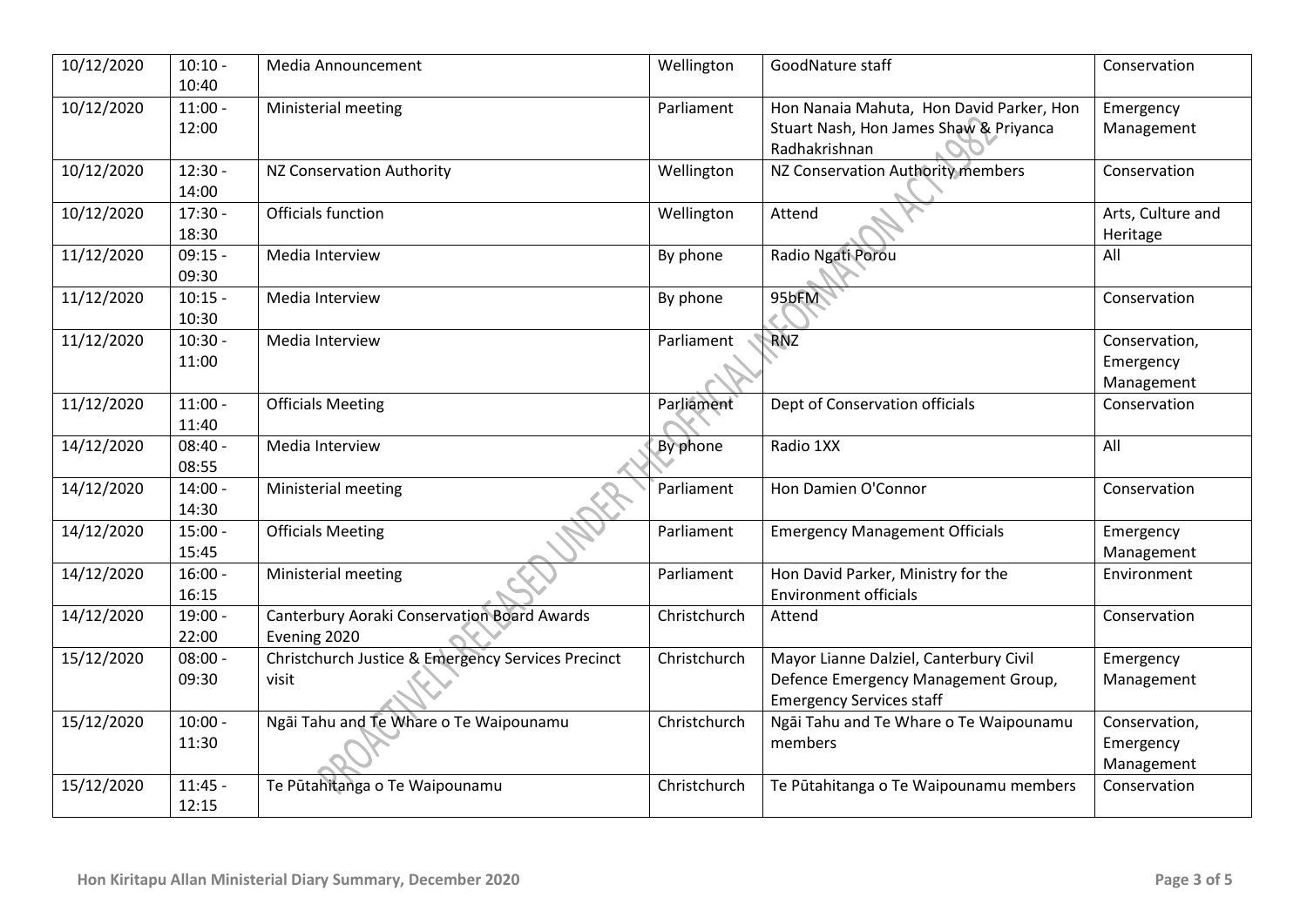| 15/12/2020 | $13:00 -$<br>13:15 | Media Interview                                                                      | By phone     | Radio NZ                                                        | Conservation                |
|------------|--------------------|--------------------------------------------------------------------------------------|--------------|-----------------------------------------------------------------|-----------------------------|
| 15/12/2020 | $17:00 -$<br>19:00 | Te Runanga o Ngati Waewae and Te Runanga o<br>Makaawhio                              | Christchurch | Te Runanga o Ngati Waewae and Te Runanga<br>o Makaawhio members | Conservation                |
| 15/12/2020 | 19:30 -<br>20:30   | <b>Conservation Board</b>                                                            | Hokitika     | <b>Conservation Board members</b>                               | Conservation                |
| 16/12/2020 | $07:30 -$<br>08:00 | Zero Invasive Predators and OSPRI                                                    | Hokitika     | Zero Invasive Predators and OSPRI members                       | Conservation                |
| 16/12/2020 | $08:00 -$<br>08:30 | Southern Meats and Development West Coast                                            | Hokitika     | Southern Meats and Development West<br>Coast members            | Conservation                |
| 16/12/2020 | $08:30 -$<br>09:00 | <b>Officials Meeting</b>                                                             | Hokitika     | Dept of Conservation officials                                  | Conservation                |
| 16/12/2020 | $09:00 -$<br>09:15 | Fish & Game                                                                          | Hokitika     | Fish & Game members                                             | Conservation                |
| 16/12/2020 | $09:15 -$<br>09:30 | Forest & Bird                                                                        | Hokitika     | <b>Forest &amp; Bird members</b>                                | Conservation                |
| 16/12/2020 | $10:00 -$<br>11:00 | West Coast Civil Defence Emergency Management                                        | Paroa        | West Coast Civil Defence Emergency<br>Management members        | Emergency<br>Management     |
| 16/12/2020 | $11:15 -$<br>11:45 | <b>West Coast White Baiters Association</b>                                          | Greymouth    | West Coast White Baiters Association<br>members                 | Conservation                |
| 16/12/2020 | $11:45 -$<br>12:10 | Media Interview                                                                      | Greymouth    | <b>Greymouth Evening Star</b>                                   | Conservation                |
| 16/12/2020 | $13:00 -$<br>13:00 | Media Interview                                                                      | Greymouth    | Stuff                                                           | Conservation                |
| 16/12/2020 | $15:00 -$<br>15:15 | Media Interview                                                                      | By phone     | <b>Westport News</b>                                            | Conservation                |
| 16/12/2020 | $15:00 -$<br>15:15 | Predator Free Trust apprentice                                                       | Greymouth    | Dept of Conservation officials                                  | Conservation                |
| 16/12/2020 | $16:10 -$<br>17:00 | Mayor of Greymouth and West Coast Civil Defence<br><b>Emergency Management Group</b> | Greymouth    | Mayor of Greymouth, West Coast CDEM<br>Group                    | Emergency<br>Management     |
| 17/12/2020 | $08:00 -$<br>08:30 | Officials Meeting                                                                    | Parliament   | Arts, Culture & Heritage officials                              | Arts, Culture &<br>Heritage |
| 17/12/2020 | $08:30 -$<br>09:00 | Predator Free 2050 Ltd                                                               | Parliament   | Predator Free 2050 Ltd, Dept of Conservation<br>officials       | Conservation                |
| 17/12/2020 | $09:00 -$<br>09:45 | <b>Officials Meeting</b>                                                             | Parliament   | Ministry for the Environment officials                          | Environment                 |